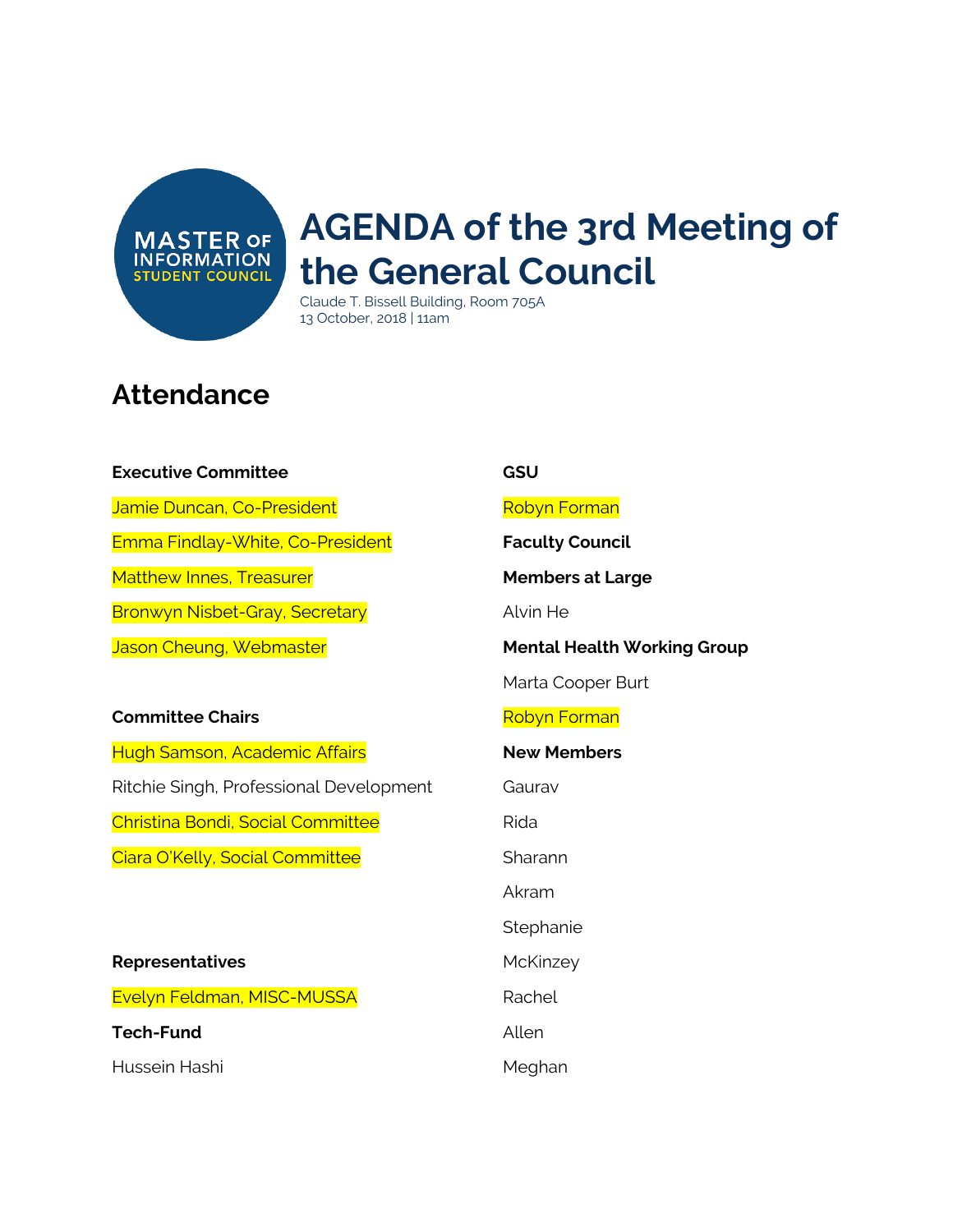| Helen (non-council)    | Patty  |
|------------------------|--------|
| Nicholas (non-council) | Jason  |
| Erin                   | Andrew |
| Jason                  |        |

Danielle

### **Regrets Provided**

Susan Bond Calvin Won Rumman Ferdaus Rooney Lee

# **AGENDA**

# **1. Call to Order**

*The meeting is called to order at 11:00am*

# **2. Land Acknowledgement**

# **3. Approval of Agenda**

### **MOTION**

MOVED: Bronwyn SECONDED: Jason

**Be it resolved that the agenda be approved as presented.**

**CARRIED/FAILED**

# **4. Reports**

### **MOTION**

MOVED: Matthew SECONDED: Hugh

### **Be it resolved that the following be approved as presented:**

- 1. Report of the Presidents
- 2. Report of the Treasurer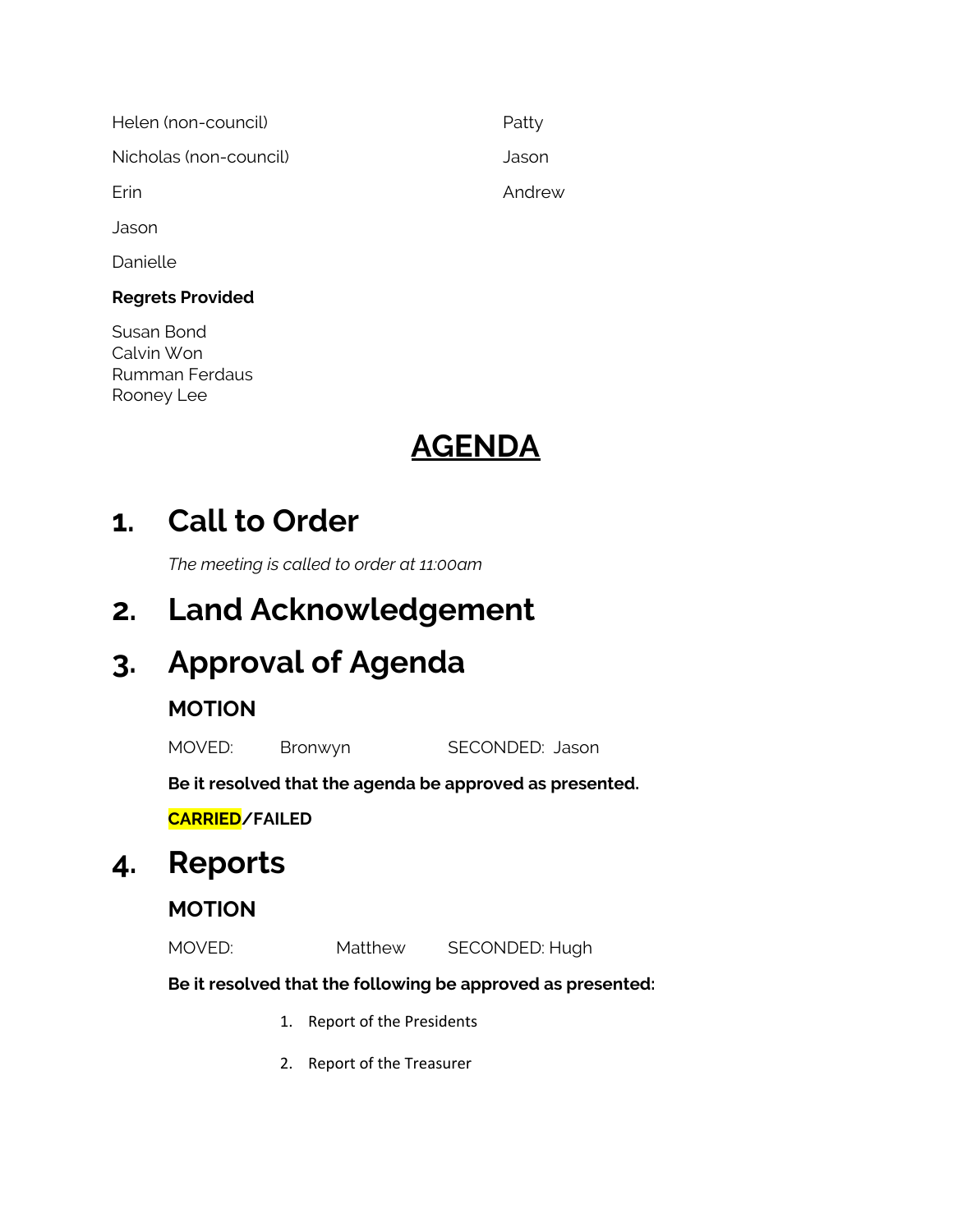- 3. Report of Social Committee
- 4. Report of MISC-MUSSA Representative (Report to Council)
- 5. Report of Orientation Committee
- 6. Report of Survey Committee
- question from Robyn re: curriculum design surveys
	- Jamie: issues with past MISC governments using these evaluations against faculty; moving forward with surveys will require caution.
- Hugh: should there be a reporting mechanism for feedback to programs committee?
	- Jamie: questioned what programs committee actually has access to
	- Hugh: things are pretty open, course/program modifications use the committee as an approvals system. Programs committee ensures revisions are made when necessary
- Allen: noted that a number of students built an LIS survey with Jenna Hartel; Hartel would be the ideal person to get feedback from
- Jamie: class reps program is contentious amongst faculty, and will require a light touch for the first few semesters. Can be particularly touchy for untenured faculty.
- Emma: Hartel could be a champion for programs of this type. To mitigate issues, the class rep program will have very clear guidelines for conduct.
- Rachel: from a museum studies perspective, it can work well to go directly to the program director to address issues. It is important to respect privacy of students who come forward with issues, especially in discussions with administration.
- Jamie: reiterated that there is value to be taken from past experiences
- Emma; do people in the room know who program/concentration liaisons are? (generally people agreed)
	- Bronwyn: not sure about ARM
	- Rachel: Wendy, or Seamus Ross
- Hugh: programs committee can also be a valid method of providing feedback
	- 7. Professional Development Chair
	- 8. Steering Committee on the Inforum
- Jamie: committee has been struck, but it is confidential and information about members and goings on of the committee is limited
- people are welcome to be mad about it, etc
- Jamie and Emma can answer questions about the previous year's issues
	- 9. Report from Tech Fund Representative
- Emma: do people know what the tech fund is? It is a fund that MI/MUS student pay into to purchase tech stuff for the faculty, including computers, chargers, etc
- Robyn: question about software
	- Jamie: that goes through a specific office for software purchases that is through the library centrally
		- 10. Report Academic Affairs
- Hugh: hopes that the role can support student needs, create communication channels so students understand who can address their needs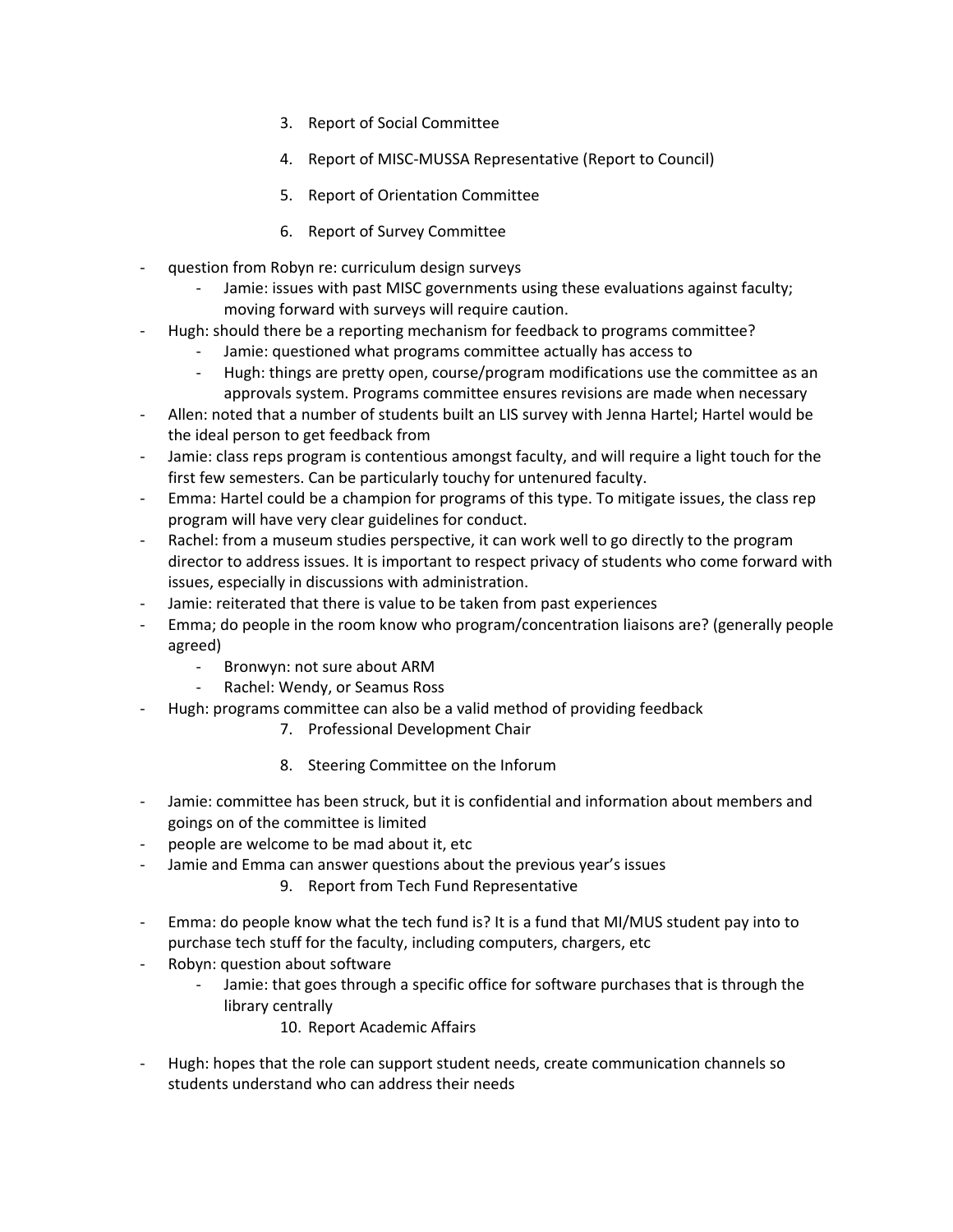- 11. Report Mental Health Working Group (iStudent for Mental Health)
- Robyn can be contacted for training opportunities related to mental health; information should go on the website?
- Jason: will add a link to the iMH website directly; will connect with Robyn directly 12. Report of the CRO

13. Report IM Conference

**CARRIED/FAILED**

# **5. Proposed Constitutional Amendments**

### **5.1. Executive Title Changes**

- 1. Treasurer to become VP Finance
	- a. BIRT that the position and accompanying duties designated to the Treasurer according to bylaw 4.2.7 be henceforth referred to as Vice President Finance.
- 2. Secretary to become VP Operations
	- a. BIRT that the position and accompanying duties designated to Secretary according to bylaw 4.2.6 be henceforth referred to as Vice President Operations.
- 3. Webmaster to become VP Communications
	- a. BIRT that the position and accompanying duties designated to the Webmaster according to bylaw 4.2.8 be henceforth referred to as Vice President Communications.

### **5.1.1 MOTION**

MOVED: Jason SECONDED: Evelyn

### **Be it resolved that the proposed constitutional changes be approved as presented.**

### **CARRIED/FAILED**

The following item is tabled until a future meeting:

- 4. Vice President (title up for discussion) continues to serve as the first-year representative
	- a. BIRT that the position and accompanying duties designated to the Vice President according to bylaw 4.2.5 be henceforth referred to as Vice President First Year.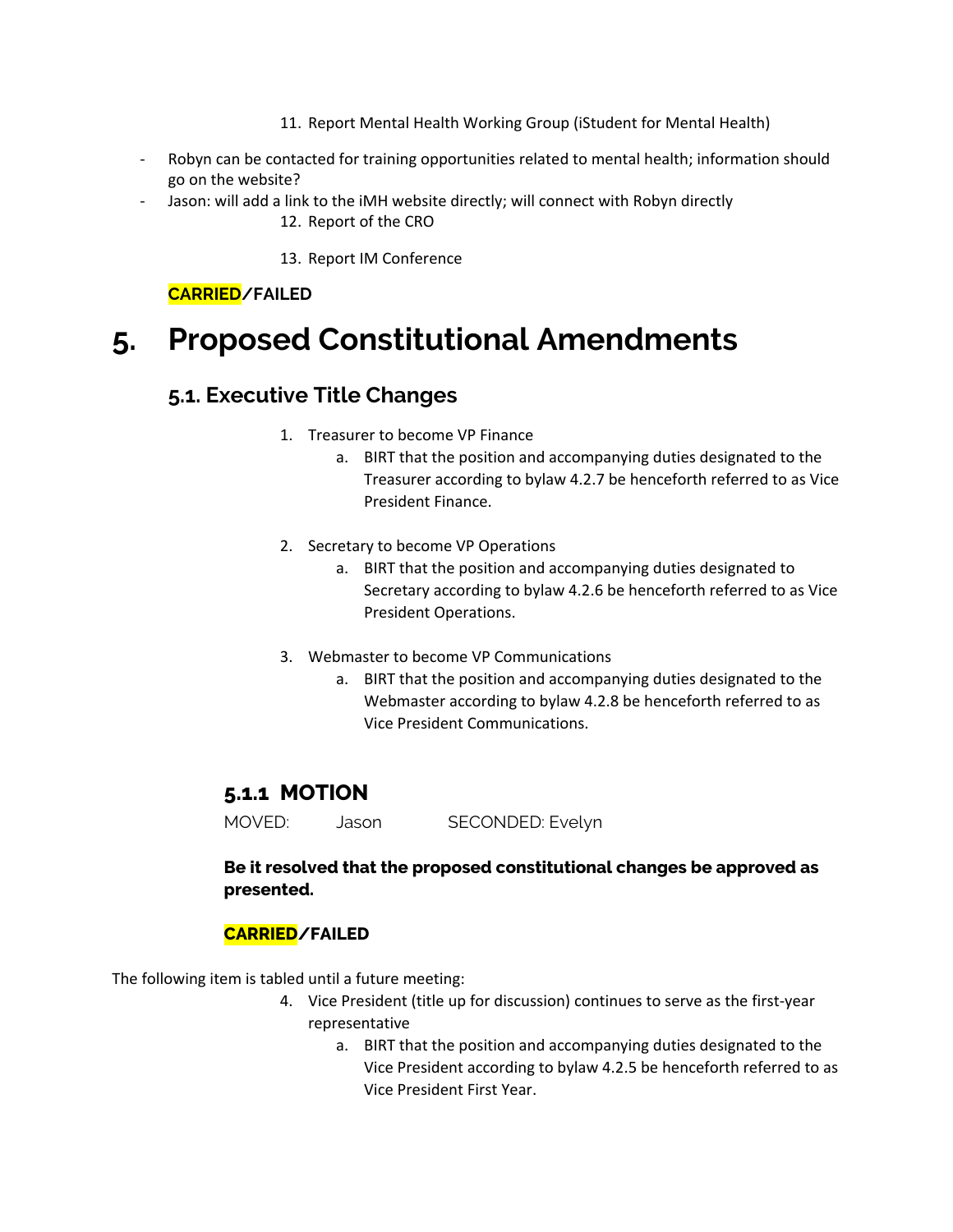### **5.2 Mental Health Working Group**

### **Discussion**

Proposed: Elevate Mental Health Working Group to a Standing Committee with the budget, co-chairs, and institutional permanence that this designation affords.

### **5.3 Other Proposed Amendments**

### **Discussion**

Other constitutional possibilities: Official International student representation on Council; Official Response to the Truth and Reconciliation Commission Calls to Action; Tri-council collaboration.

- Hugh: need to consider the BI in this multi-council collab
- General comments about the status of the BI; not approved by the university because of provincial government funding stops; it is not clear when the program will receive full approval

# **6. Other Business**

### **6.1 Faculty Council Representation**

Amendments are being made to the Faculty Council Constitution, which would reduce student representation on FC. We want to get everyone's thoughts on this before taking an official position on the issue with the Faculty Council Executive Committee.

- Emma: executive council of faculty council is proposing to reduce the number of student seats from 18 to 8; MISC does not agree with this position because students make less than ⅓ of FC and any faculty or staff member can technically vote.
- (generally) a lot of faculty never attend these meetings, if students are going to be capped, so should other forms of representation on the committee
- Jamie: the FC came to MISC collegially with these potential changes, Colin Anderson as rep is looking for ways to reduce the size of the council, in a way that is not advantageous for us
- Matthew: is attendance always an issue, or specifically at certain times?
- Jamie/Emma: the first meeting of 2018 had limited student attendance; if there were major issues to be addressed our representatives would make themselves available
- Evelyn: to look to institutional memory, FC 2 years ago had major attendance issues, focusing on actually getting people to attend is important
- Erin: important to note that within the faculty and admin, there are people who regularly attend and then many people who never attend. The issues with attendance are systemic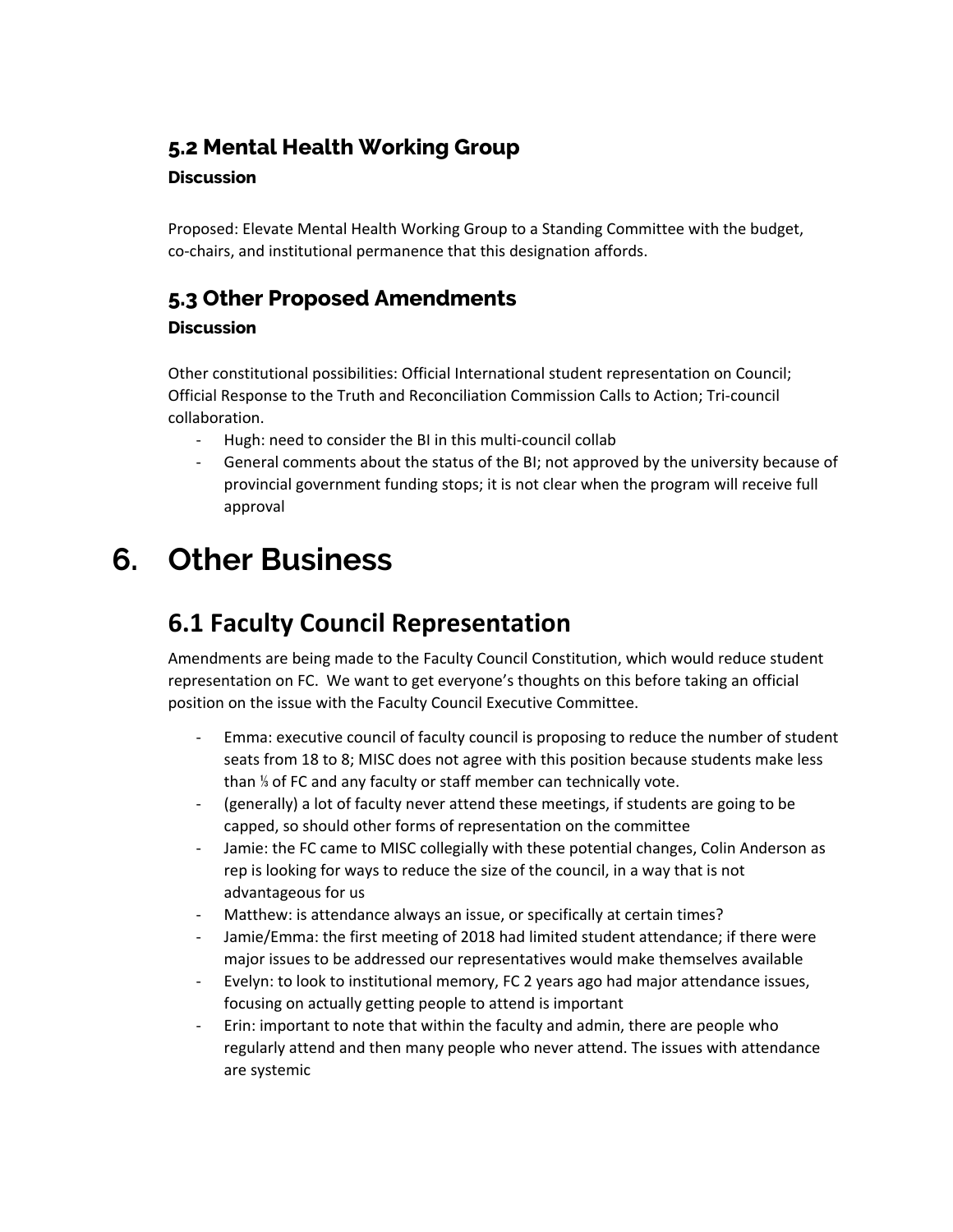- Jamie: important to note that faculty get along, and many acknowledge the same issues as students, ex: class sizes are too big; provost decides how many people the program must accept. In MRAC, the admin dean plans to use these comments in her conversations with the provost to try and redistribute teaching
- Robyn: maybe carve out roles of FC representatives of MISC and corresponding roles of FC members
- Emma: faculty does not care how we elect or choose our representatives.
- Patty: who has to attend faculty council? the FC reps, presidents, MRAC, AAO, sometimes 1st year VP

### **6.2 Gendered Washrooms**

Glen Cummings is seeking feedback on how to approach the future construction of washrooms in the Bissell building that best accommodate non-binary and Trans-identifying folks. A stop gap solution was the conversion of the men's washrooms on the 3<sup>rd</sup> and 6<sup>th</sup> floors to non-gendered washrooms, however, people typically just treat them as gendered washrooms still. Additionally, the universal washroom on the 4<sup>th</sup> floor was constructed.

Any ideas on how to effectively accommodate all gender expressions and identities are welcome!

- Evelyn: in her undergrad institution, changes were made to both women's and men's washrooms
- Nicholas: is there an accessibility rep?
- Jamie: not currently; the faculty is striking an accessibility committee for the first time this year?
- Jamie: will bring this to Glen
- Robyn: is there an issue making all the washrooms non-gender specific?
- Jamie: It is not always an issue; some people have raised concerns about feelings of security
- Evelyn: washroom renos should be equally non-gendered; if urinals are in 1 washroom, they should be in the other as well.
- Bronwyn: include signage for washrooms that is official, not simply paper

### **6.2 Advisory Committee on the Inforum**

- Robyn: who should people get into contact with on this issue?
- Jamie: for more information on this reach out to Wendy Duff
- Inforum librarians were not invited to take part in this committee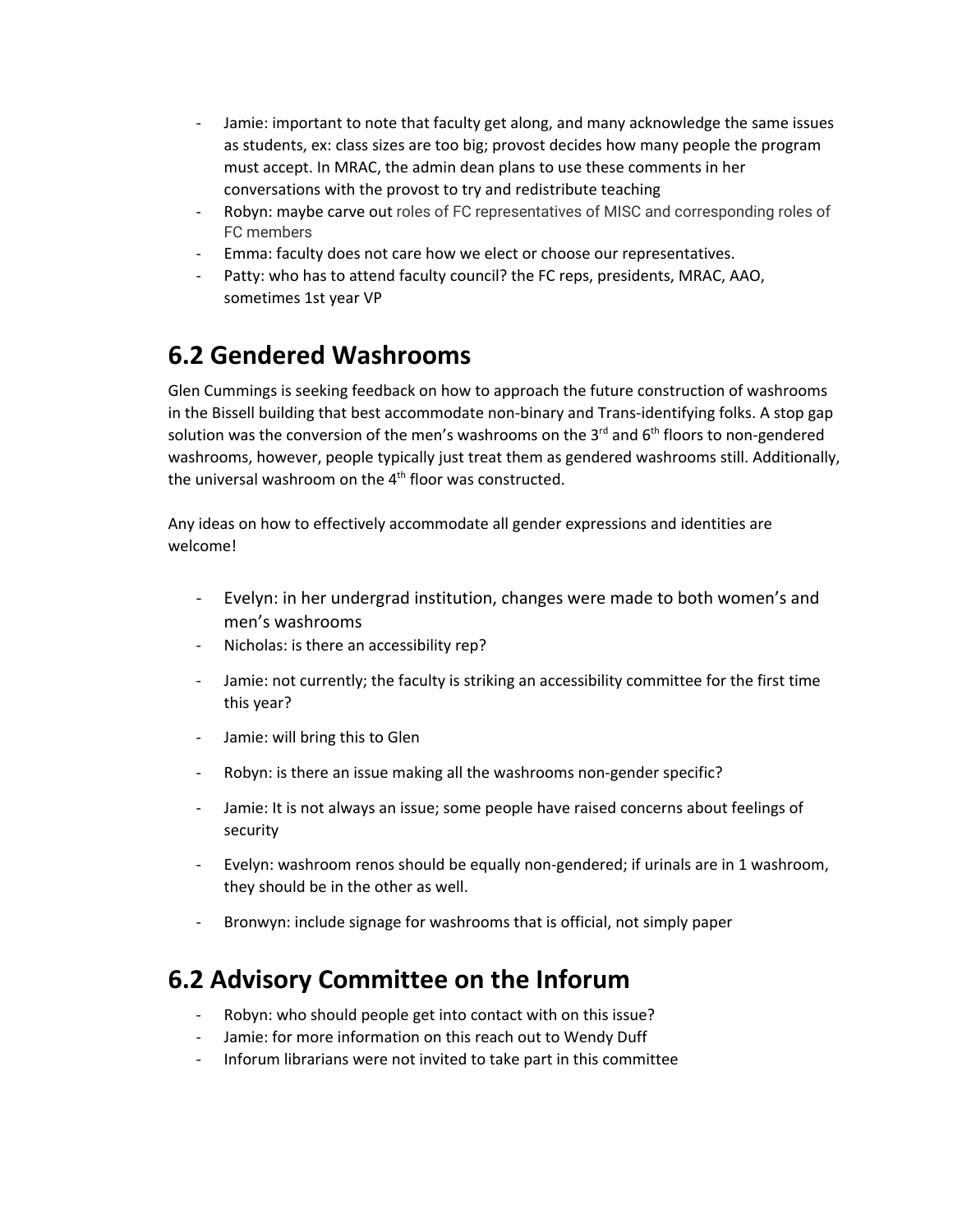### **6.3 Upcoming Teambuilding and Training**

On October 20<sup>th</sup>, we will be hosting our team building and training exercise. Facilitators from Student Life will visit in the morning to facilitate group discussions as we re-work our mission statement. In the second half of our session, we will break out into groups to draft budgets and annual goals for each office, committee and representative group. Finally, we will come back as a team and share our thoughts for how to enact our mission statement and guiding visions in our behaviours and communications throughout the year.

What else would you like to see at this session? Here are some suggestions:

- Exploration of individual roles and responsibilities
- Clarification of how meetings are run
- Leadership and learning styles
- Collective visioning
- Free-style brainstorming

# **7. 2018/19 Budget**

### **7.1. Budget is Presented**

### **7.1.1 MOTION**

MOVED: SECONDED:

### **Be it resolved that the proposed budget be approved as presented.**

### **CARRIED/FAILED**

Council will table this item for a week in order to compare the current budget to previous years' budgets

### **8. Adjournment**

### **MOTION**

MOVED: Bronwyn SECONDED: Matthew

**Be it resolved that the meeting be adjourned.**

CARRIED/FAILED

*The meeting is adjourned at*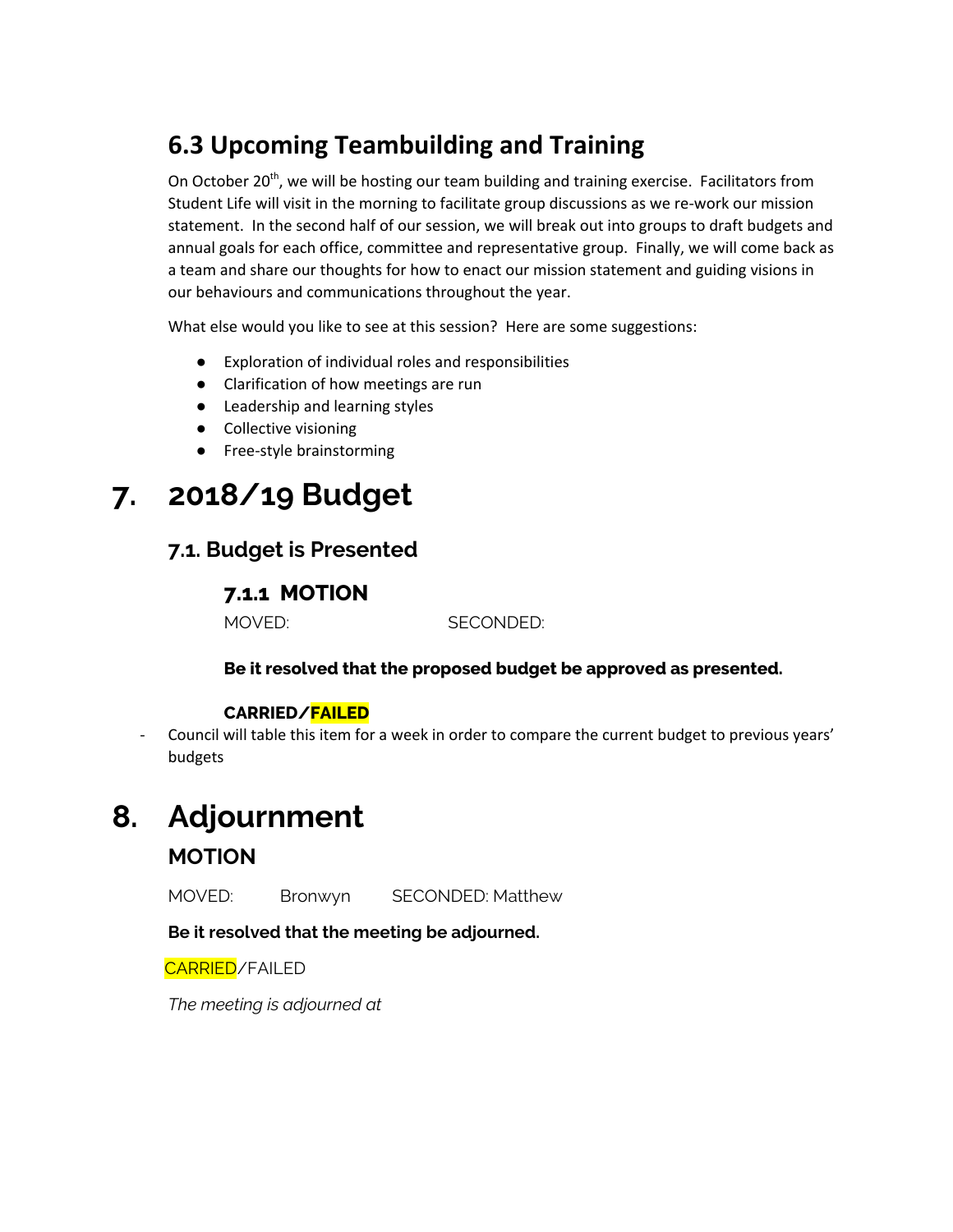# *Appendix A: Reports*

### **Academic Affairs**

Since early September I have attended several meetings on MISC's behalf: September 6's Committee on Standing meeting, September 13's Programs Committee meeting, and October 4's Programs Committee meeting. At September 6's Committee on Standing meeting, various motions were passed regarding requests for extensions to complete coursework, requests for late withdrawals, and requests to approve MI thesis titles and committees. At September 13's Programs Committee meeting, the Committee's bylaws and planning and operations guide were reviewed, a new special topics course entitled 'Global Histories of Disputed Archives and the Safeguarding of Cultural Heritage' was proposed, and minor modifications were proposed for the BI program. At October 4th's Programs Committee meeting the previously mentioned special topics course was approved, as was an additional special topics course entitled 'Power, Media and Technology.' Minor modifications were also proposed regarding the duration of cooperative education placements.

### **Tech Fund**

- Purchase made over the summer
- Funding approval for iSkills workshops in September
- The first meeting to be held in October to finalize Tech Fund roles
- An announcement of MUSSA reps for Tech Fund.

### **Survey Working Group**

MISC Survey Working Group 2018 Student Experience Survey Proposal

The Survey Working Group shall ensure that a Student Experience Survey gauging MISC's performance representing student issues and overall student satisfaction at the Faculty of Information be conducted at least once every academic year. The Working Group will also be responsible for presenting the data in a timely manner after the Survey has been conducted and publishing a summary of the data online. The Working Group may also take other surveys of the student body as needed.

Criteria to be Measured

- Awareness of MISC's mission and everyday affairs
- Ability to contact MISC
- Frequency of contacting MISC in the past
- Current opinion of MISC and actions taken so far
- Impact of MISC decisions and actions on student experience categories: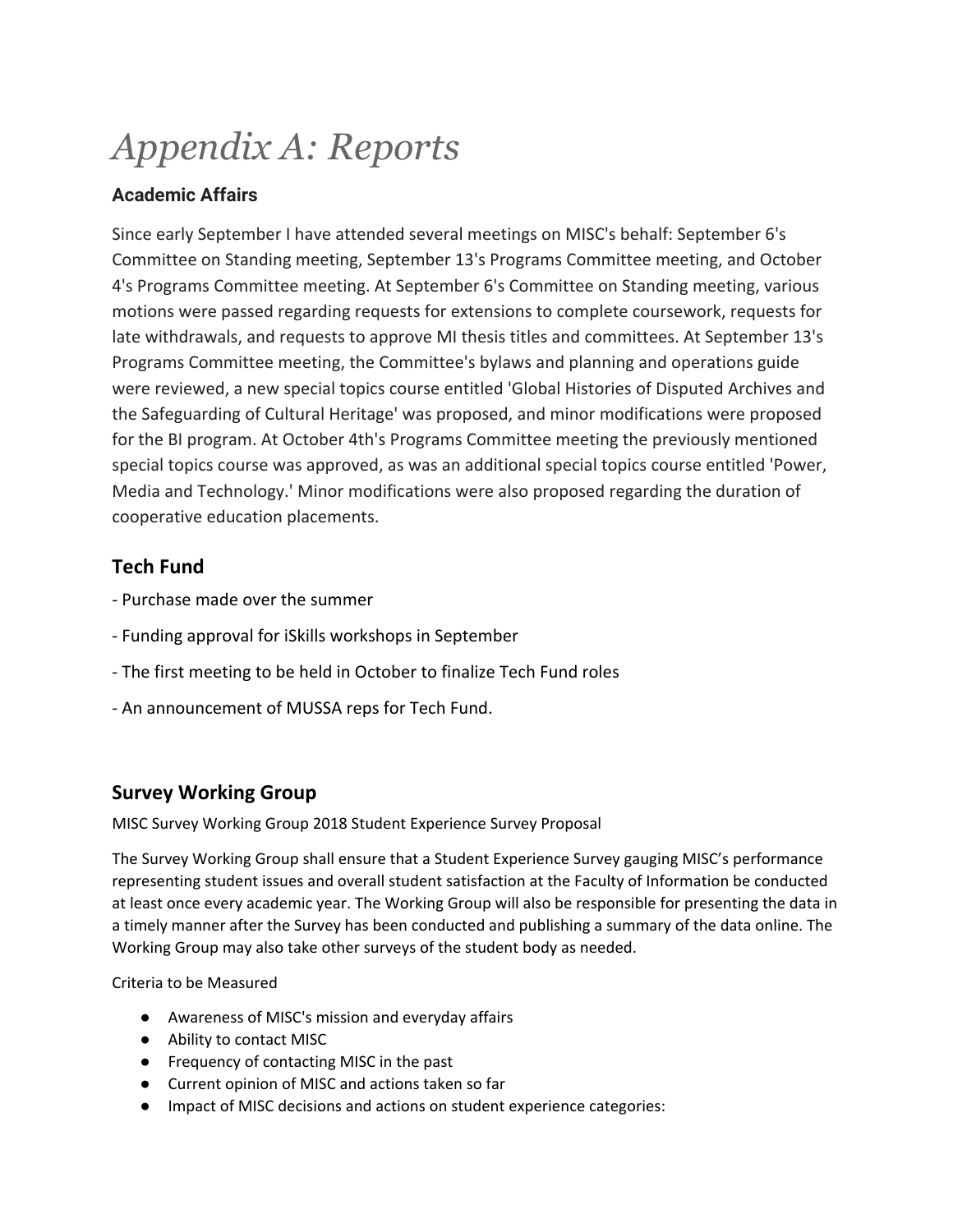- Direct support (one on one, personal advocacy)
- Sense of Community (Classroom ambassador, social events)
- Advocacy (issues and concerns to administration)
- Professional Development (Networking, Skill Improvement, Photos)
- Overall satisfaction with time spent at Faculty of Information

#### **Draft version of MISC Survey:**

https://docs.google.com/forms/d/1cmARJLno\_-AGWjmEgd0KBwSWG0mCC1gu79yhFyEAbIY/

#### Pass: MISC\_PASS

#### **Proposal for Two-Sample Comparison Survey**

The Survey Working Group is proposing to conduct the Student Experience Survey twice during the 2018-2019 academic year to perform a two-sample comparison study to measure if any changes in MISC's performance or student satisfaction have occurred between the time of sampling student opinions.

### **Integration with Survey Projects from Inforum and Faculty of Information Administration**

This year, the Survey Working Group plans on initiating a combined survey effort with the Inforum and Faculty of Information Administration to reduce possible cognitive burden from separate requests for survey entries to the student body. Currently, the Inforum is also working on producing a draft survey to present the idea to the Faculty of Information Administration.

### **iStudents for Mental Health**

- Last spring, iMH offered a scholarship for Mental Health First Aid (MHFA) training for Librarians & Information Professionals. Four students received training: 1 CIPS, 1 LIS, and co-chairs Marta (LIS) & Robyn (UXD). We recommend this scholarship as an annual program of MHWG.
- In January 2019, Marta & Robyn will present a session at OLA Superconference with Inforum Librarian Kathleen Scheaffer. Presentation entitled 'Student Mental Health: Promotion, Advocacy, and Education'. Will include reflections on MHFA training.
- Study Music Listening and Studying Session this Friday Oct 5, 5-9pm. Plan to host every other Friday.
- iMH website & content development
	- Soliciting blog content. Critical reflections on MH topics related to Info & Museum studies/professions, and MH-related programs & policies at UofT.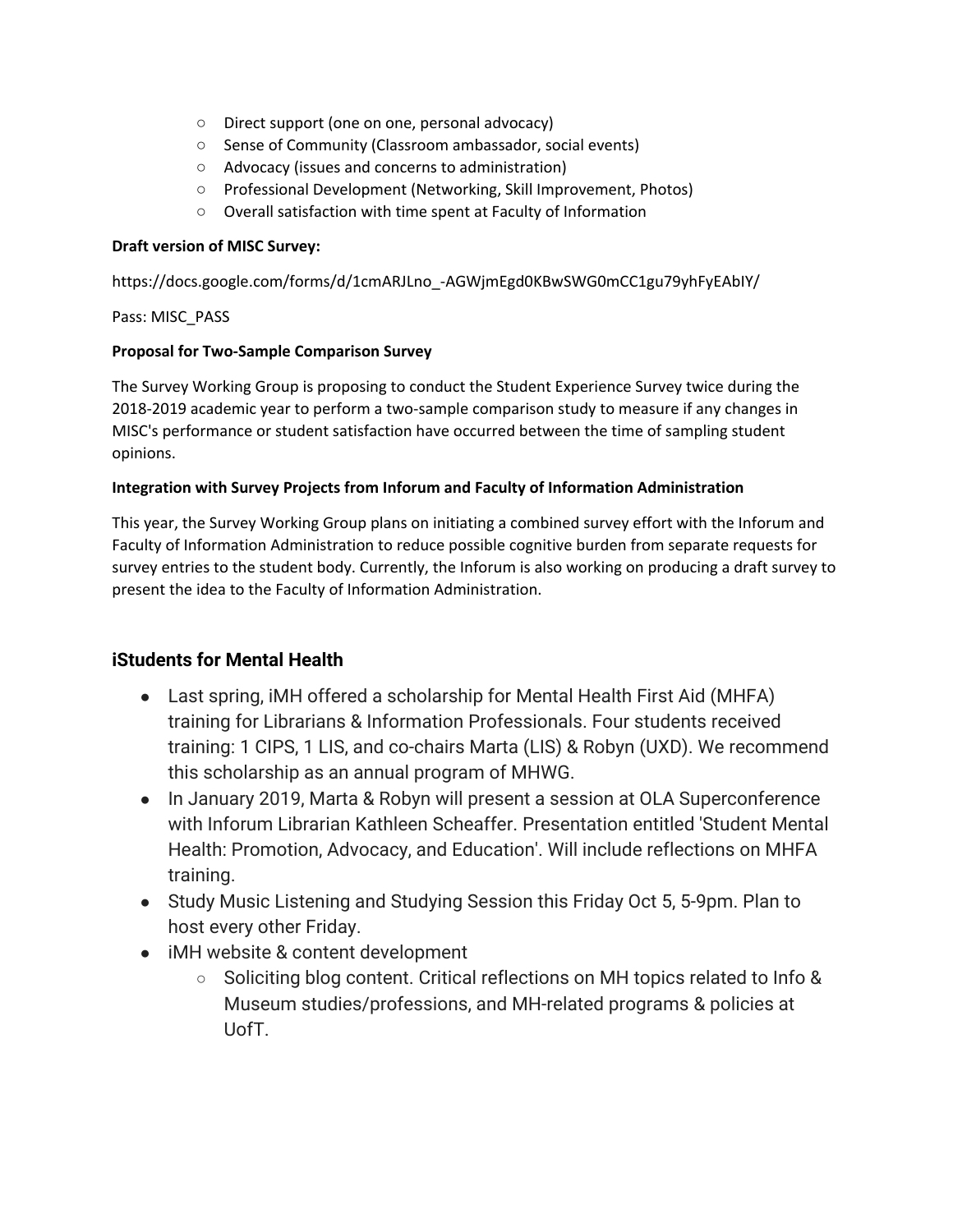- Podcast development, 'Info Bytes'. Short audio interviews with upper-year MI & MMSt students reflecting on their experiences, strategies, and development in the program.
- iTea Wellness workshop was well-attended, including many new members of iMH.
- Planning February panel discussion on University-Mandated Leave of Absence Policy (UMLAP) - to host in Inforum, panelist including Cynthia Messenger, UofT Faculty Association President who wrote on behalf of UTFA to oppose the UMLAP
- Clubs Showcase was successful for iMH. 9 new students. Correspondence continuing through email & weekly meetings. There is promise of MHWG continuing next year.

### **Conference Planning update**

## **Information & Museum (IM) Conference 2019**

### **Working Title/Theme:** *Community Knowledge*

What is the relationship between the life of a community (or communities) and Information and Museum studies and practices?

- Looking forward to working with closely with MUSSA partners this year to plan & promote the conference in a way to gain more interest and attendance from Museum students

### **Finance Updates**

### **General**

\* 2018-19 GSU Head Grant application is ready for submission.

\* Fall Semester Levy Cheque (\$7,796.26) has been received and cashed.

\* Annual Audit preparation is in progress.

Student Sponsored Initiatives

\* Mentoring @ iSchool Pizza Lunch (Oct. 3rd) – \$250 - Approved by M.I.

Mental Health Working Group – Mental Health First Aid Scholarship

\* For audit purposes, all expenses regarding the Mental Health First Aid Scholarship program will be recorded as expenses for the 2018-19 year as all expenses were incurred after the fiscal year.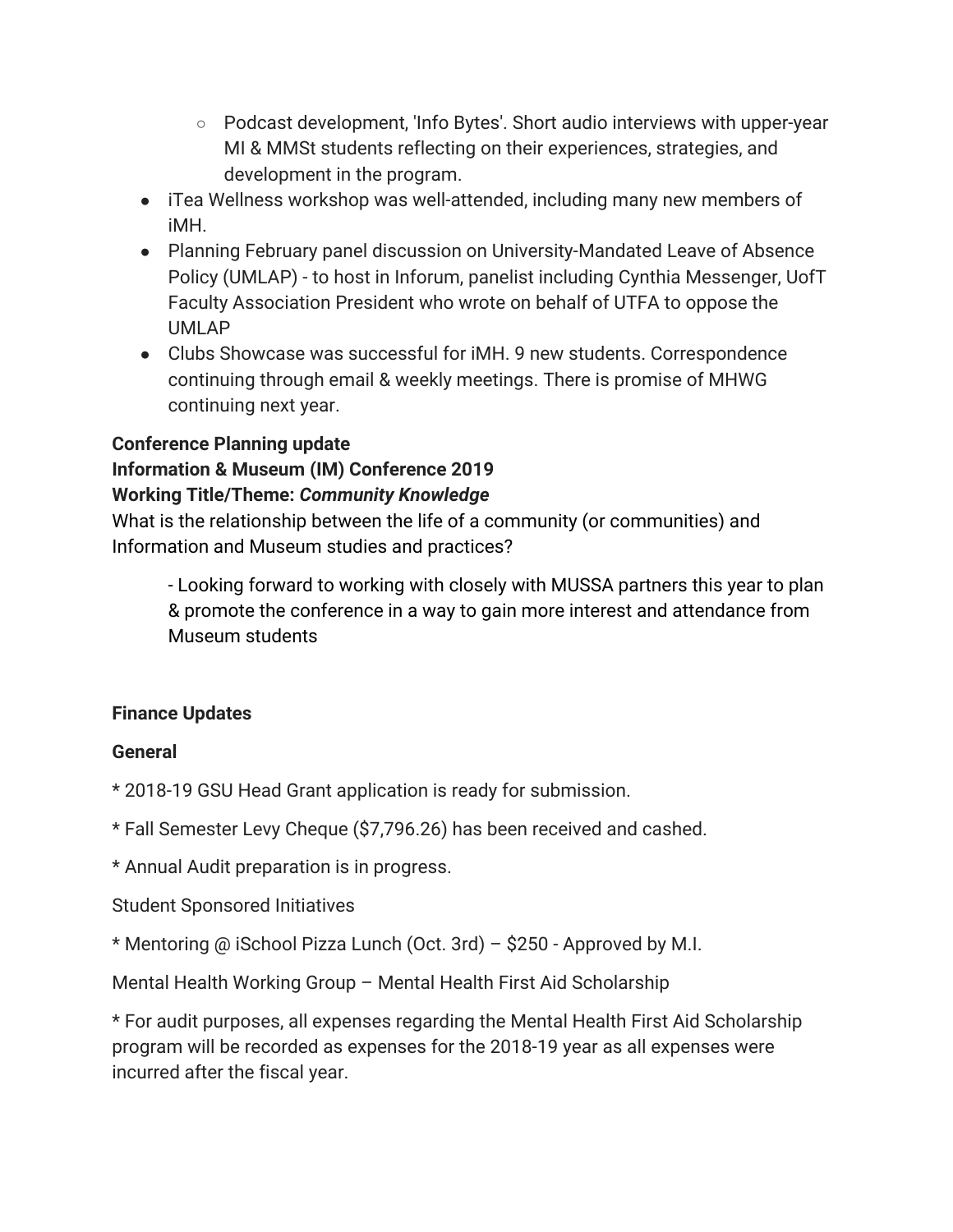\* This will have no effect on the MHWG's budget. This merely simplifies audit prep.

\* In light of this, it is advised that measures be taken to ensure that expenses coincide with the fiscal year. This is especially pertinent as not doing so could cause some confusion for the incoming treasurer and/or working group members.

Budget Approval

\* Budget is submitted for approval by council.

\* See attached document for details.

### **MISC-MUSSA LIAISON REPORT TO MISC**

Prepared by:

Evelyn Feldman | evelyn.feldman@mail.utoronto.ca

MUSSA has had two meetings (September 12 and October 3) and their AGM (September

17) since the start of the semester.

MUSSA Meeting September 12

I had a work shift and was not able to attend, but looked over the meeting minutes.

Largely arrangements for elections, reports from committees.

Erica Chi voted as CRO for elections, unanimously.

Nomination period September 17-23, election period September 24-30.

AGM September 17

Constitution Amendments

Major changes to the constitution:

President no longer runs the Twitter and Facebook account; a new position,

Social Media Manager, was created to fill that role.

Other minor changes and clarifications to council roles.

Added clause in election procedures that "if a position is left unfilled,

MUSSA is able to vote in a new or existing member to fulfill the position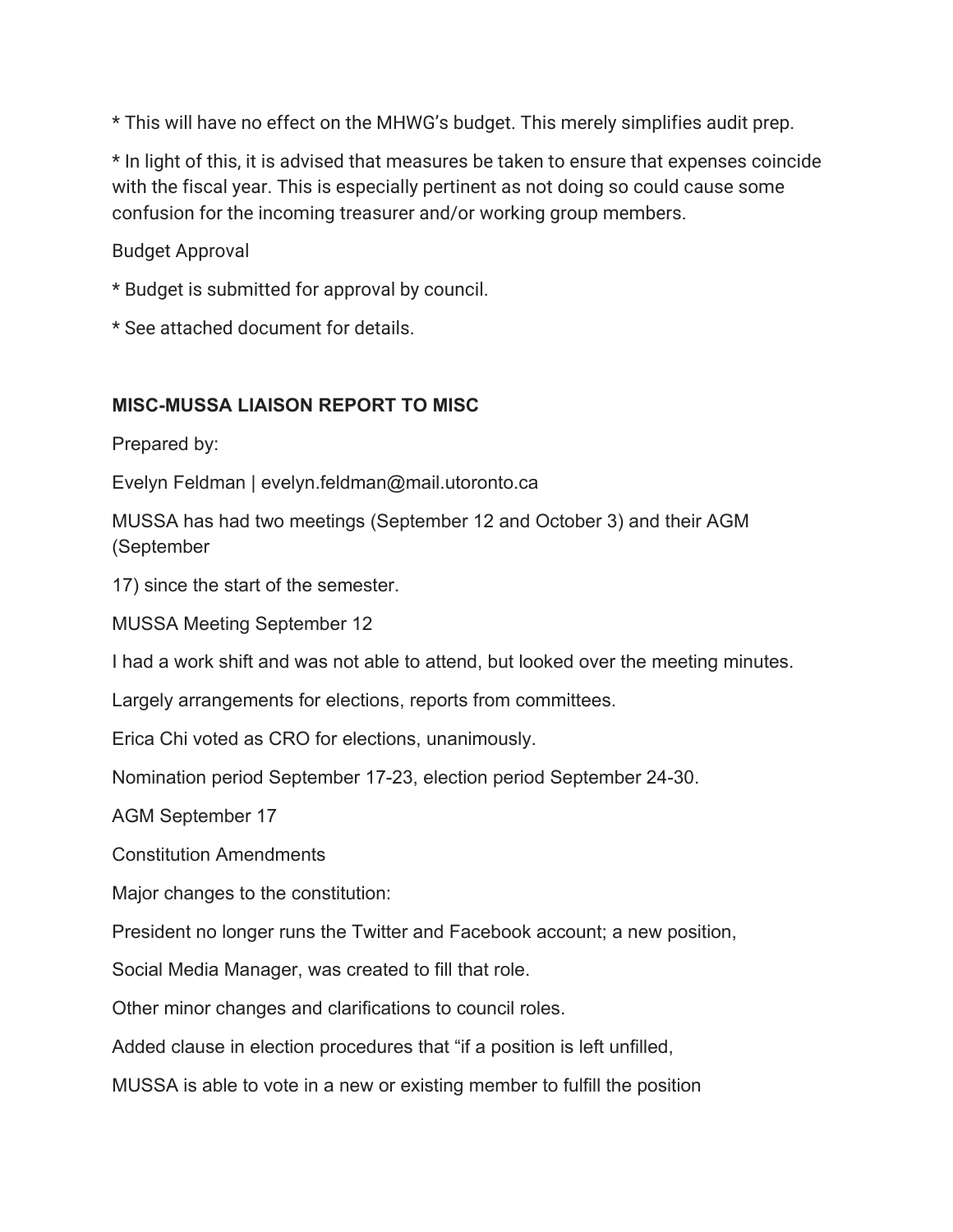without having to hold an election."

Wording adjustments to remove "iSchool" and replace with "Faculty of Information."

Added a clause so that MUSSA executive members can ask a MUSSA member to resign or be voted for removal if they are not fulfilling their duties, and vote in a new member to fill the role. The member being removed has the right to appeal the termination, and a two-thirds majority vote of the executive council is required for the removal. There was previously no clause at all for removing council members.

Budget discussed

Starting balance of \$3 772.01 carried over from last year.

\$3 350.00 expected in additional revenue from GSU head grant and merchandise sales.

\$3 895.00 expected in expenses for the year, leaving a projected year-end balance of \$3 227.01.

Field trip presented

Montreal, 3 nights; Nov. 5-8. Total cost is 55.00 (transit to/from and within Montreal a, museum admissions, one lunch), plus hotel room for the three nights (about \$130 total for all nights combined).

Trip was to open up to MI students on October 7th if not completely filled by MMSt students (there are 40 spots), but when I last checked there were only a couple spots left that were likely filled.

Museum Visits include Pointe-à-Callière, McCord Museum, Montreal Museum of Fine Arts, Centre d'histoire de Montréal, Montreal Holocaust Museum.

There will be a reading package for students going.

MUSSA Meeting October 3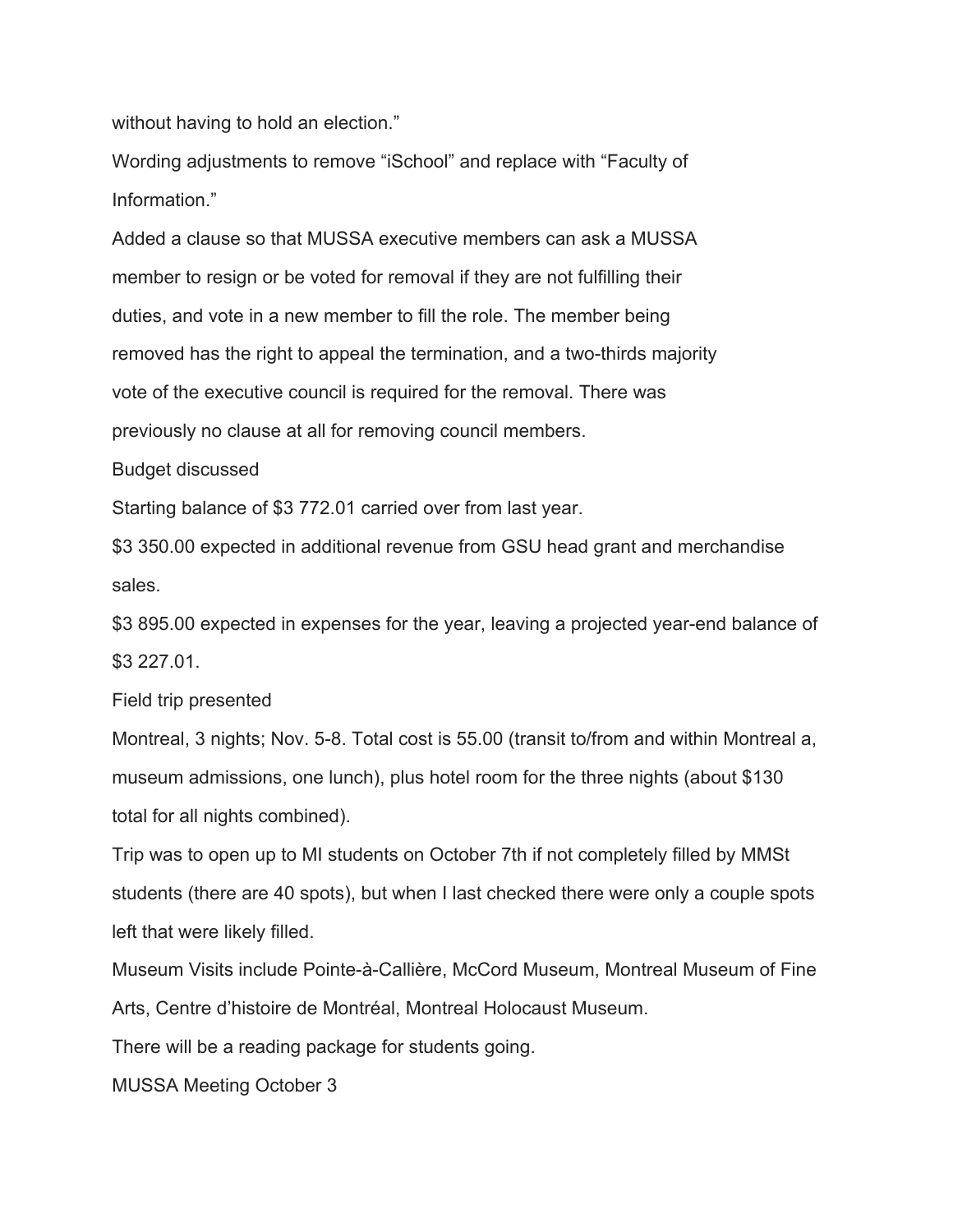I had a work shift and was not able to attend, but looked over the meeting minutes.

Largely introductions for new council members.

Election results!

Treasurer:

Karen Macke

Social Assistant:

Emma Puddicombe

Social Media Manager:

Kesang Nanglu

Musings Communication Officer:

Jordan Fee

Unfilled positions, voted in at meeting

**Secretary** 

: Julie Suh

1st Year Rep:

Natalie Heaton

1st Year Tech Fund Rep:

Lauren McAusland

Committee on Standing Rep:

Lauren McAusland

Faculty Council Rep 3:

Natalie Heaton

Next MUSSA event is a board game night at Bampot tea. MUSSA is budgeting to

cover part of the costs (covering some food), and students pay \$10. MMSt-students only.

Upcoming is the Ontario Museum Association Conference, November 24-26, which is